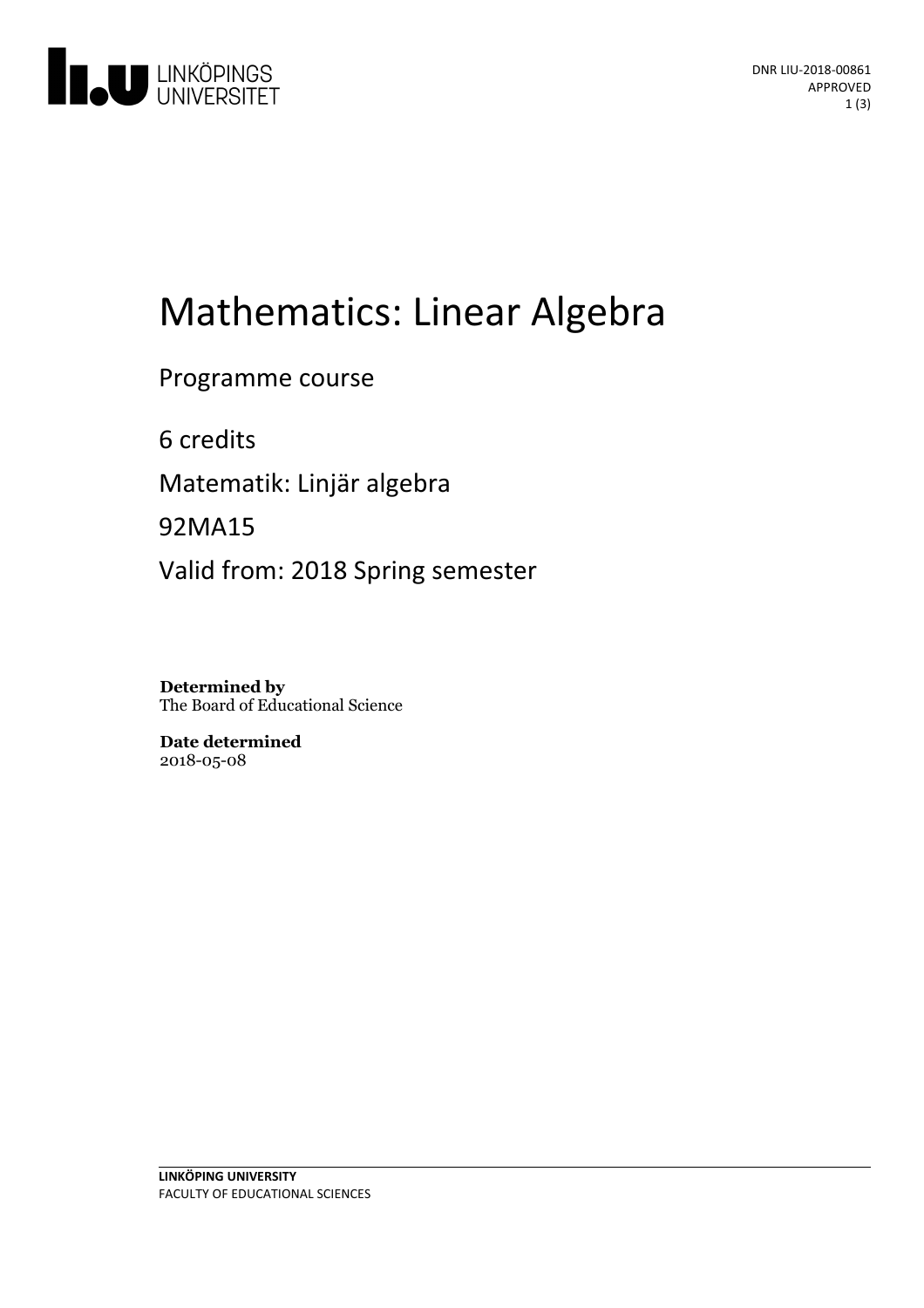Main field of study **Mathematics** 

Course level

First cycle

Advancement level

 $G_1X$ 

### Course offered for

- Secondary School Teacher Programme with a specialization in Teaching in Grades 7-9 of the Compulsory School
- Secondary School Teacher Programme with a specialization in Teaching in the Upper-Secondary School

#### Examination

Applies to all courses regardless of grading scale.

Students failing an exam covering either the entire course or part of the course two times are entitled to have a new examiner appointed for the reexamination.

If the course has a three-graded grading scale (U - VG), following applies:

Students who have passed an examination may not retake it in order to improve their grades.

If the course is a VfU course, the following applies:

Examination of applied social and didactic abilities is limited to three (3) occasions.

#### Grades

Three-grade scale, U, G, VG

## Other information

Planning and implementation of a course must take its starting point in the wording of the syllabus. The course evaluation included in each course must therefore take up the question how well the course agrees with the syllabus. The course is carried outin such <sup>a</sup> way that both men´s and women´s

experience and knowledge is made visible and developed.